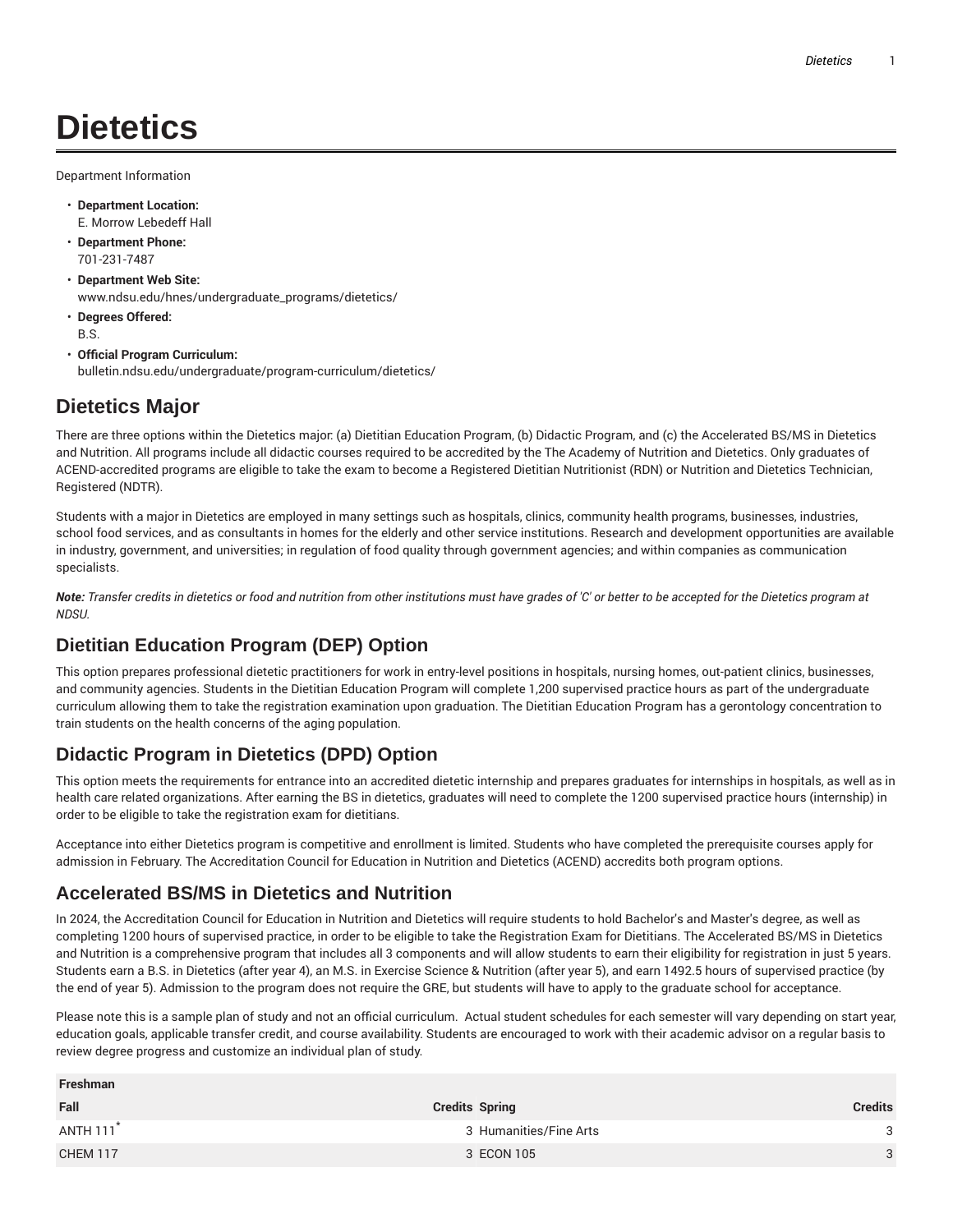#### 2 *Dietetics*

| <b>ENGL 110</b>           | 4 ENGL 120                                    | 3                         |
|---------------------------|-----------------------------------------------|---------------------------|
| Humanities/Fine Arts      | 3 HNES 141                                    | $\mathbbm{1}$             |
| MATH 103 or 104**         | 3 MICR 202                                    | $\sqrt{2}$                |
|                           | <b>MICR 202L</b>                              | $\mathbf{1}$              |
|                           | <b>PSYC 111</b>                               | $\sqrt{3}$                |
|                           | 16                                            | 16                        |
| Sophomore                 |                                               |                           |
| Fall                      | <b>Credits Spring</b>                         | <b>Credits</b>            |
| <b>BIOL 220</b>           | 3 Applications are due for the DEP<br>and DPD |                           |
| <b>BIOL 220L</b>          | 1 BIOC 260                                    | $\overline{4}$            |
| <b>COMM 110</b>           | 3 BIOL 221                                    | 3                         |
| <b>HNES 250</b>           | 3 BIOL 221L                                   | $\mathbbm{1}$             |
| <b>HNES 291</b>           | 1 HNES 251                                    | $\ensuremath{\mathsf{3}}$ |
| PSYC 211 or 280           | 3 STAT 330                                    | $\mathfrak{S}$            |
|                           | 14                                            | 14                        |
| Junior                    |                                               |                           |
| Fall                      | <b>Credits Spring</b>                         | <b>Credits</b>            |
| <b>HNES 261</b>           | 3 HNES 354                                    | 4                         |
|                           |                                               |                           |
| <b>HNES 261L</b>          | 2 HNES 361                                    | $\sqrt{3}$                |
| <b>HNES 351</b>           | 4 HNES 361L                                   | 3                         |
| <b>HNES 442</b>           | 3 HNES 400                                    | $\ensuremath{\mathsf{3}}$ |
| <b>HNES 442L</b>          | 2 VETS 115                                    | $\mathbf{1}$              |
| <b>HNES 452</b>           | 3                                             |                           |
|                           | 17                                            | 14                        |
| <b>Senior</b>             |                                               |                           |
| Fall                      | <b>Credits Spring</b>                         | <b>Credits</b>            |
| Upper Division Writing*** | 3 Elective                                    | 14                        |
| <b>HNES 458</b>           | $\overline{4}$                                |                           |
| <b>HNES 460</b>           | $\sqrt{3}$                                    |                           |
| <b>HNES 481</b>           | $\mathbbm{1}$                                 |                           |
| <b>HNES 491</b>           | $\mathbf{1}$                                  |                           |
| Elective                  | $\ensuremath{\mathsf{3}}$                     |                           |

Total Credits: 120

\* SOC 110 and Cultural Diversity may be substituted for ANTH 111.

\*\* If the "Pre-calculus Math Placement Test" indicates MATH 105 or higher, student may select an elective in place MATH 103 or Math 104.

\*\*\* Upper-Division Writing may include: ENGL 320, 324, 325, 358, or 459.

#### **Plans of Study**

Please note this is a sample plan of study and not an official curriculum. Actual student schedules for each semester will vary depending on start year, education goals, applicable transfer credit, and course availability. Students are encouraged to work with their academic advisor on a regular basis to review degree progress and customize an individual plan of study.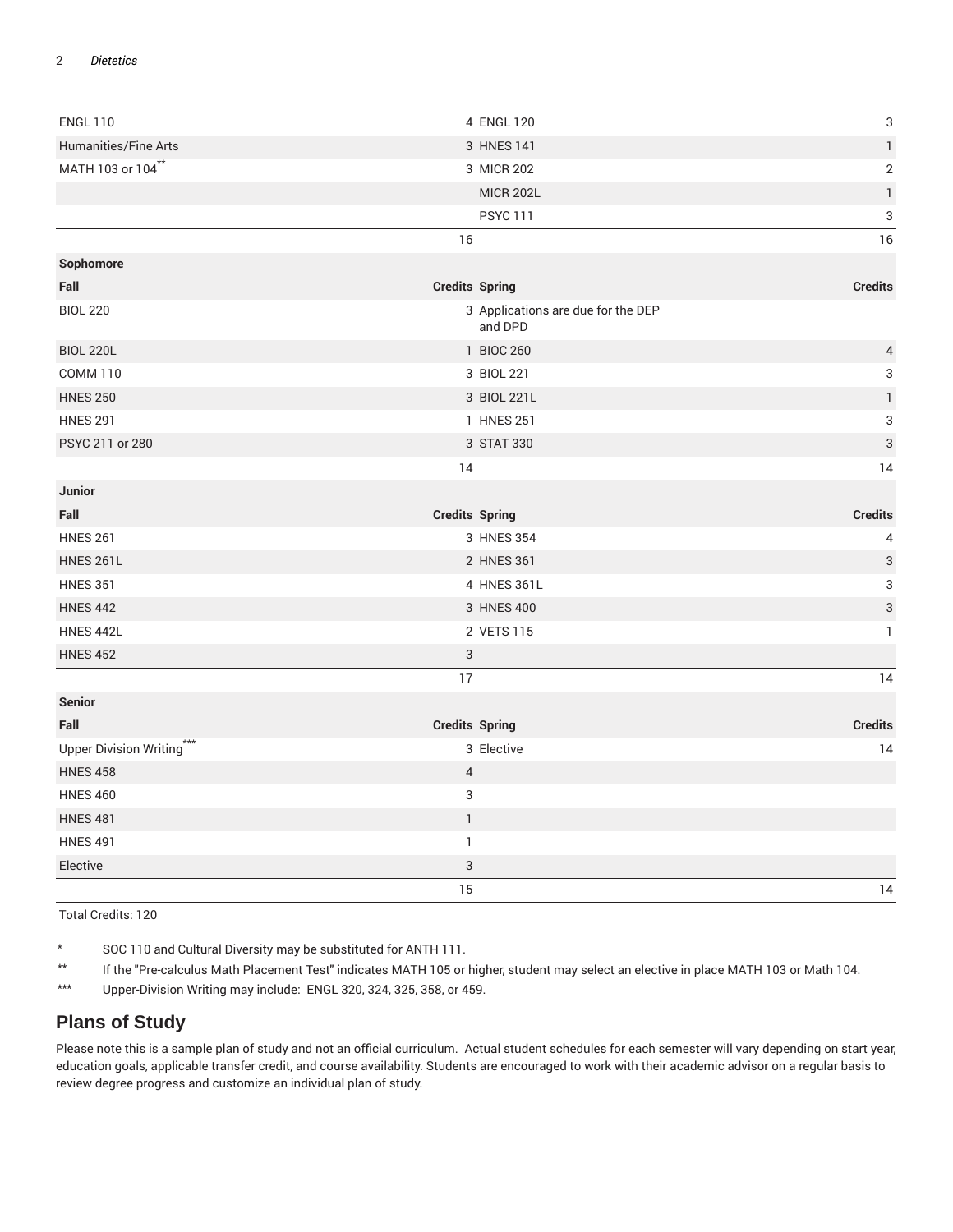| Freshman                            |                       |                                                      |                |                                                                                                              |                |
|-------------------------------------|-----------------------|------------------------------------------------------|----------------|--------------------------------------------------------------------------------------------------------------|----------------|
| Fall                                | <b>Credits Spring</b> |                                                      | <b>Credits</b> |                                                                                                              |                |
| ANTH $1111$                         |                       | 3 Humanities                                         | 3              |                                                                                                              |                |
| <b>CHEM 117</b>                     |                       | 3 ECON 105                                           | $\sqrt{3}$     |                                                                                                              |                |
| <b>ENGL 110</b>                     |                       | 4 ENGL 120                                           | 3              |                                                                                                              |                |
| Humanities/Fine Arts                |                       | 3 HNES 141                                           | $\mathbf{1}$   |                                                                                                              |                |
| MATH 103 or 104 <sup>2</sup>        |                       | 3 MICR 202                                           | 2              |                                                                                                              |                |
|                                     |                       | <b>MICR 202L</b>                                     | $\mathbf{1}$   |                                                                                                              |                |
|                                     |                       | <b>PSYC111</b>                                       | 3              |                                                                                                              |                |
|                                     | 16                    |                                                      | 16             |                                                                                                              |                |
| Sophomore                           |                       |                                                      |                |                                                                                                              |                |
| Fall                                | <b>Credits Spring</b> |                                                      |                | <b>Credits Summer</b>                                                                                        | <b>Credits</b> |
| <b>BIOL 220</b>                     |                       | 3 Applications are due for all<br>dietetics options. |                | Upper Division English (for<br>accelerated students only)                                                    | 3              |
| <b>BIOL 220L</b>                    |                       | 1 BIOC 260                                           |                | 4 Combined/Accelerated<br>Degree Program Declaration<br>forms due to grad school for<br>accelerated students |                |
| <b>COMM 110</b>                     |                       | 3 BIOL 221                                           | 3              |                                                                                                              |                |
| <b>HNES 250</b>                     |                       | 3 BIOL 221L                                          | $\mathbf{1}$   |                                                                                                              |                |
| <b>HNES 291</b>                     |                       | 1 HNES 251                                           | 3              |                                                                                                              |                |
| PSYC 211 or 280                     |                       | 3 STAT 330                                           | 3              |                                                                                                              |                |
|                                     | 14                    |                                                      | 14             |                                                                                                              | 3              |
| Junior                              |                       |                                                      |                |                                                                                                              |                |
| Fall                                | <b>Credits Spring</b> |                                                      |                | <b>Credits Summer</b>                                                                                        | <b>Credits</b> |
| undefined                           |                       | <b>HNES 354</b>                                      |                | 4 STAT 725 (Accelerated<br>students only)                                                                    | 3              |
| <b>HNES 261</b>                     |                       | 3 HNES 354L                                          | $\sqrt{2}$     |                                                                                                              |                |
| <b>HNES 261L</b>                    |                       | 2 HNES 361                                           | 3              |                                                                                                              |                |
| <b>HNES 351</b>                     |                       | 4 HNES 361L                                          | 3              |                                                                                                              |                |
| <b>HNES 442</b>                     |                       | 3 HNES 400                                           | 3              |                                                                                                              |                |
| <b>HNES 442L</b>                    |                       | 2 VETS 115                                           | $\mathbbm{1}$  |                                                                                                              |                |
| <b>HNES 452</b>                     | 3                     |                                                      |                |                                                                                                              |                |
|                                     | 17                    |                                                      | 16             |                                                                                                              | $\mathbf{3}$   |
| <b>Senior</b>                       |                       |                                                      |                |                                                                                                              |                |
| Fall                                |                       | <b>Credits Spring</b>                                | <b>Credits</b> |                                                                                                              |                |
| Upper Division Writing <sup>3</sup> |                       | 3 HNES 480                                           | 12             |                                                                                                              |                |
| <b>HNES 458<sup>5</sup></b>         |                       | 4 HNES 777 <sup>4</sup>                              | $\sqrt{3}$     |                                                                                                              |                |
| <b>HNES 458L</b>                    | $\sqrt{3}$            |                                                      |                |                                                                                                              |                |
| <b>HNES 460<sup>5</sup></b>         | 3                     |                                                      |                |                                                                                                              |                |
| <b>HNES 460L</b>                    | 3                     |                                                      |                |                                                                                                              |                |
| HNES 710 <sup>4</sup>               | 3                     |                                                      |                |                                                                                                              |                |
| HNES 790 <sup>4</sup>               | $\mathbf{1}$          |                                                      |                |                                                                                                              |                |
|                                     | $20\,$                |                                                      | 15             |                                                                                                              |                |